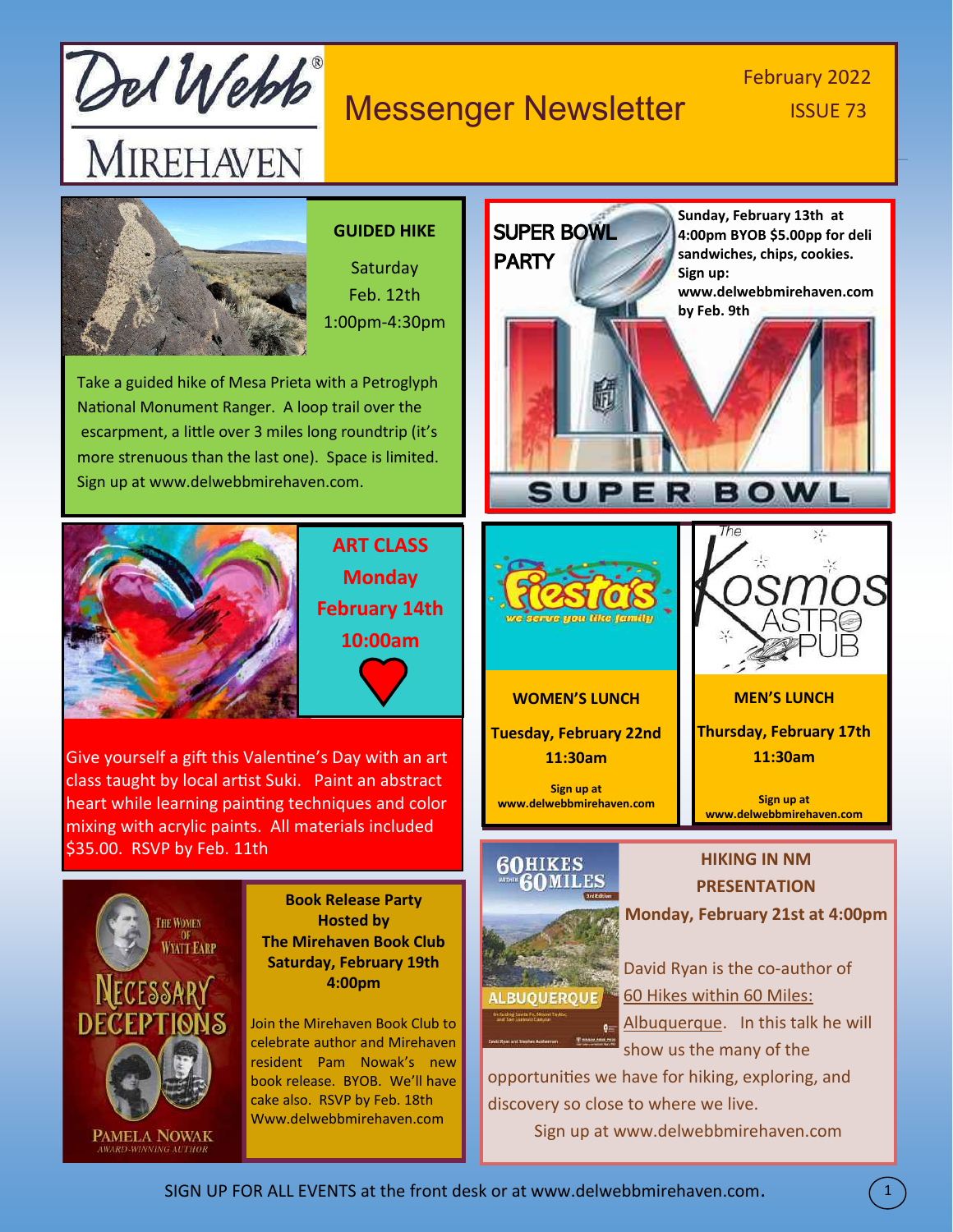

# Messenger Newsletter **ISSUE 73**

#### *NEW SINGLES GROUP*

Singles Rejoice Happy Hour

Tuesday, February 15th @ 5:00pm (BYOB)

Join us for our first gathering so we can discuss group details while getting to know other Mirehaven singles.





### **FEBRUARY HAPPY HOUR WITH THE CRAFT BEER INTEREST GROUP**

In honor of Valentine's Day, join the Mirehaven Craft Beer Interest Group for Chocolate February Happy Hour on **Thursday, February 10th, at 5:00 p.m.** in the Manzano Room.

Bring your favorite beer or pick up a special Valentine brew at one of our ABQ Craft Beer brewery. Everyone is welcomed to join even if you would rather bring wine, cider, seltzer

or any beverage you enjoy (BYOB). Don't forget to bring some pre-wrapped chocolates to enjoy with your beer!

### W Athe **COLSON WHITEHEAD** HARLEM

### **Mirehaven Book Club** Monday, Feb. 21st @ 5:30pm

 $\mathcal{S}_{\textit{hul}}$  The Del Webb Mirehaven Book Club is  $\mathbb{R}$  reading the 2021 crime fiction novel **Harlem Shuffle** by Pulitzer Prize winning author Colson Whitehead. Set in Harlem during the late 1950s and early 1960s, the novel portrays African American life in New York City during a time of social upheaval. Questions, contact Janet at janetmalta@yahoo.com.



### **GARDENING PRESENTATION Monday, February 28th @ 4:00pm with author George Miller**

George Miller, past-president of the Native Plant Society of NM-

Albuquerque Chapter will present a program from his recently published book, "Native Plant Gardening for Birds, Bees and Butterflies: Southwest." Besides describing the native bees, butterflies and moths, the program gives the ABCs of establishing a backyard refuge that sustains wildlife with food, water, shelter, and nesting areas. He will explain the use of drought-tolerant, low-maintenance native plants to create a yard that is not just a showplace of three-season color, but also a life-sustaining habitat for the birds and insect pollinators displaced by our houses, businesses and roads.

This lecture is co-sponsored by the Landscaping and Trails Committee (LTC) as part of their goal to provide landscaping education to our community.

Sign up at www.delwebbmirehaven.com



**COLOR SCIENCE Presented by the Science Interest Group Tuesday, February 22nd @ 3:30pm**

2

Since color is such a vital part of our lives, we need to first understand the steps required to perceive a color. Next, we will explore the causes of color in plants, minerals, dyes, and pigments. Then we will briefly cover color description, measurement, mixing systems. Finally, we will discuss how a color can change shade according to the viewing conditions.

Sign up at www.delwebbmirehaven.com

Please check the website for further details and to sign up for events and presentations www.delwebbmirehaven.com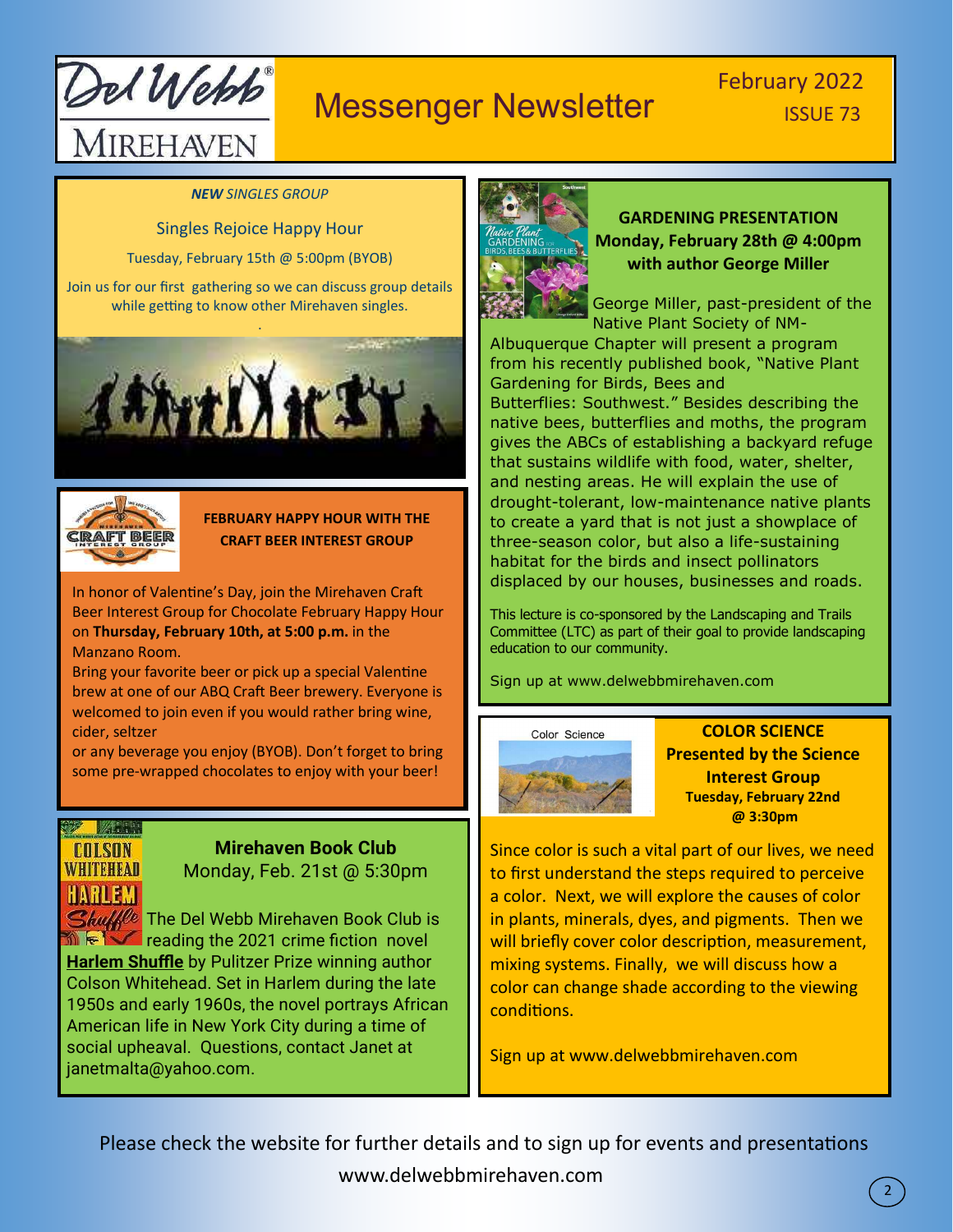

# February 2022<br> **Messenger Newsletter** February 2022



**LUNCH & LEARN Oak Street Health Wednesday, February 23rd @ 11:00am**

*We are a network of primary care doctors for adults on Medicare. Our mission is to rebuild health care the way it should be. Have you ever wished for a better experience when you visit your primary care physician? Then Oak Street Health is for you! Join us to learn what and how we do things differently. Sign up at www.delwebbmirehaven.com.*

**Example 5 as above) pay a fee to the HOA to present/advertise to you. endorse or recommend any business. Information obtained and services used is at your own risk.**

### **LANDSCAPING EDUCATION AT THE TIP OF YOUR FINGERS:**

I he Landscaping and Trails Committee (LTC) was established in 2016 to advise the Mirehaven HOA Board on matters related to landscaping in the common areas of our community. One of the goals of the LTC is to provide landscaping education through monthly newsletters and lectures about gardening in the high desert. LTC newsletters are sent to residents each month by Julie Karl and are posted and archived at:

https://www.delwebbmirehaven.com/News\_and\_Calendar/ Landscape\_and\_Trails\_Newsletters.htm.



### **MEDICARE PRESENTATION Thursday, February 24th, 2022 at 4:00pm**

When it comes to Medicare, you have choices and those choices depend on where you live. Because I live in Albuquerque and am contracted with all carriers throughout New Mexico, I know the ins and outs of plans available to you. Let me help you find the best plan to fit your health care needs. Are you or a loved one enrolling in Medicare this year? Are you thinking about retiring? Do you already have a Medicare plan but want some clarification about the plan you are on? No matter your situation, I can help you get answers to your Medicare questions, like:

- What is Original Medicare and are there other health care options?
- What do Medicare Parts A, B, C and D mean?
- What are the differences between Medicare and other health coverage?
- Is Original Medicare enough health coverage for me?
- Are my prescriptions covered?
- How much will it cost?
- Do I have deadlines to enroll?

As an independent health care resource, I can offer you Medicare plans from several private insurance companies so you're guaranteed to get the plan that may be best for you. Join Rochelle Divett with Apex Med Solutions to get all of your Medicare questions answered. Sign up at www.delwebbmirehaven.com

**These businesses (see above) pay a fee to the HOA to present/advertise to you. The HOA does not endorse or recommend any business. Information obtained and services used is at your own risk.**



**MARK YOUR CALENDARS ART TALK Presents its SPRING SHOW SATURDAY, APRIL 30th from 10:00am-3:00pm**

Are you an artist interested in participating in the show? Artists can exhibit either at the Amenity Center (limit 8 with fee) or their home. If you are interested in exhibiting at the Amenity Center contact Michelle at msurplus@associatedasset.com. If you want to exhibit at your home contact Jeri Burzin at jeriburzin@gmail.com. Deadline is February 21st.

3